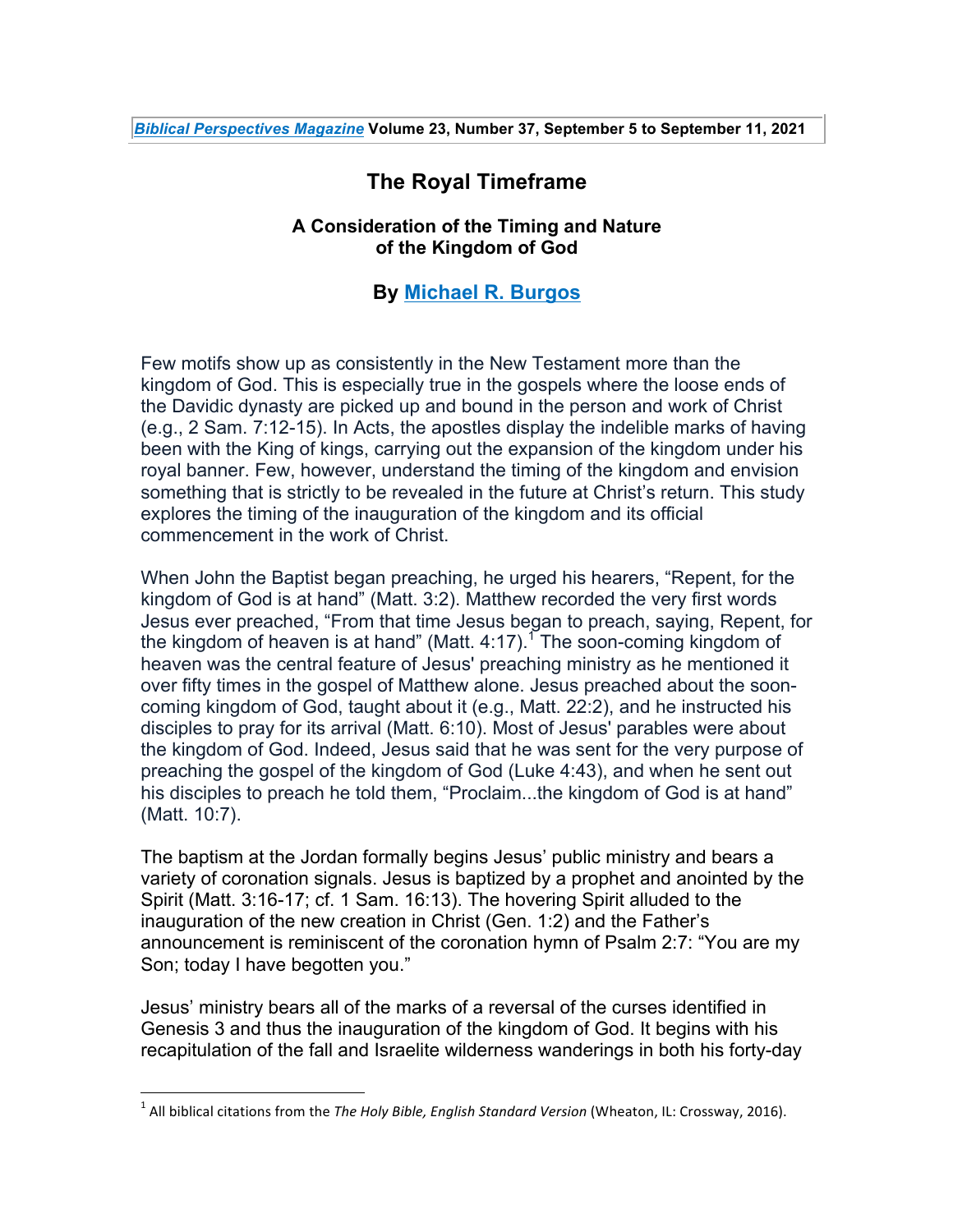fast and temptation. It is followed by an array of healings and exorcisms that typologically portray the abolition of sin and death (even literally; cf. Mark 5:41- 42). Jesus' healing of the leper in Mark 1:40-45 is particularly noteworthy since leprosy results in ceremonial uncleanness and utter isolation both from worship and God's covenant people (Lev. 13:45-46). Leprosy then is a visceral representation of the curse and its effects. Remarkably, Jesus touched the leper and healed him, making himself ceremonially unclean in the process.<sup>2</sup>

In Matthew 12:22-25, the Pharisees criticize Jesus' exorcisms by suggesting that he is in league with Beelzebub (i.e., a circumlocution for Satan). In v. 28 Jesus said, "If it is by the Spirit of God that I cast out demons, then the kingdom of God has come upon you" (cf. Luke 10:9). The miraculous works of Christ were the foretaste of the eternal kingdom wherein death and demons no longer hold sway over the elect. Moreover, Jesus told the disciples, "proclaim as you go saying, 'The kingdom of heaven is at hand.' Heal the sick, raise the dead, cleanse lepers, cast out demons" (Matt. 10:7-8). Hence, miraculous reversals of the effects of sin are the hallmarks of the inaugurated kingdom.

Jesus described the kingdom not merely as an ethereal concept, but in terms of redeemed people. The kingdom of God is like something small that turns into something great, like a mustard seed or a small amount of yeast (Matt. 13:31- 33). Indeed, the kingdom is the church—redeemed souls who numbered a few hundred in the upper room and now comprise multiplied millions.

In Luke 21:29-33, Jesus provided an explicit time frame for the kingdom of God to arrive. Jesus told his disciples that when the trees began to sprout leaves, it would be then that the kingdom of God would come. Subsequently, the kingdom of God would have to arrive that Spring. Predictably, when spring arrived, Jesus said to his disciples, "I tell you I will not drink again of this fruit of the vine until that day when I drink it new with you in my Father's kingdom" (Matt. 26:29; cf. Mark 9:1). The underlying Greek of the phrase "fruit of the vine" is ambiguous, generally to any beverage that was derived from the fruit of the grapevine (e.g., wine, grape juice, or vinegar). The natural reading of these passages require that the next time Jesus partook of wine or juice the kingdom of God would arrive.

After Jesus was arrested, beaten, tried, and scourged, he was made to carry his patibulum (John 19:17). When he was unable to carry it, likely due to the loss of blood brought about by the scourging, one of the Romans offered Jesus what is described as "wine mixed with gall" (Matt. 27:34). The term translated "gall" is a rare term in the New Testament, used only twice (cf. Acts 8:23). It refers to some

 $2$  The laws pertaining to the cleansing of lepers are nearly incomprehensible apart from their fulfillment in Christ. The leper presents himself before the priest (Lev. 14:2) and an elaborate ritually involving two birds, a scarlet yarn, water, and hyssop ensues. One bird is killed and one blood-washed bird being set free (vv. 3-7). On the eighth day (i.e., the Lord's Day), sacrifices are presented and the former-leper is pronounced clean.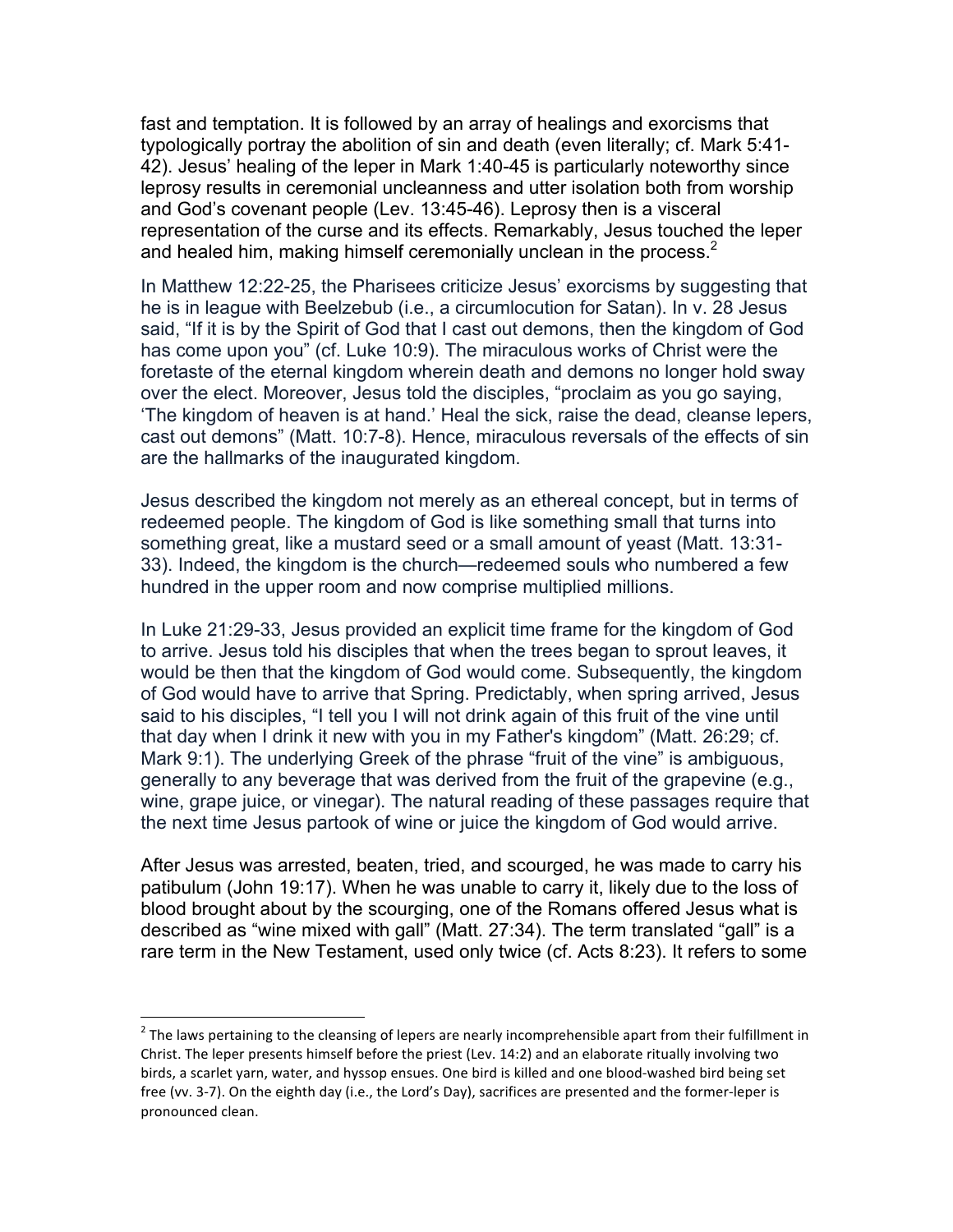kind of bitter herb,<sup>3</sup> likely designed to hasten Jesus' death. This cocktail was perhaps a token act of mercy sent by Pilate, given his wife's dream and his former hesitancy to murder Jesus (Matt. 27:15-23). Some translations suggest Jesus tasted this cocktail, then refusing it after he tasted it, as does the *English Standard Version*: "But when he tasted it, he would not drink it" (v. 34). While the verb *geuomai* (trans. "taste") could mean that Jesus took a sip, the context and syntax of the verse imply only that Jesus got close enough to the cocktail to sense what was in it and only to reject it (cf. Matt. 16:28; Acts 10:10). Likely, the cup was put up to Jesus' face such that he could breathe in the bitter aroma and "perceive the flavor."<sup>4</sup>

After having hung for three grueling hours on the cross, someone placed "sour wine" (Grk. *oxos*, i.e., an admixture of vinegar and water that was popular among Imperial troops) on a sponge and lifted it to Jesus (John 19:29-30). It was then, while paying the penalty for the sins of his elect, that he drank the fruit of the vine. It was then that the kingdom of God came to earth. Fascinatingly, John notes that the sponge was placed on a hyssop branch and given to the Lord. This is a remarkable detail since his crucifixion occurred on the Day of Preparation when Jews would customarily slaughter the lamb for the Passover. It was with hyssop that the Jews applied the blood of the lamb to their doorpost and lintel, protecting their firstborn from the destroyer (Exod. 12:22). Subsequently, the kingdom of God was formally inaugurated on earth at the cross.

There is a strong coronation theme that occurs throughout the passion narratives from the crown of thorns, the purple robe and scepter (i.e., reed), the mocking of the governor's soldiers, Pilate's proclamation "Behold your King!," and the multilingual sign placed above the crowned head of Christ (Matt. 27:27-37; John 19:2-3; 19:14, v. 18). The most humiliating and terrible event of the life of Christ was at the same time his coronation and restoration of divine glory (John 17:5) for the cross is the very event for which a people more numerous than the stars in the sky will look upon saying, "The kingdom of the world has become the kingdom of our Lord and of his Christ, and he shall reign forever" (Rev. 11:15. Cf. Psa. 2:2; v. 7 LXX). D. A. Carson well observed: "The very event by which the Son was being 'lifted up' in horrible ignominy and shame was that for which he would be praised around the world by men and women whose sins he had born…The hideous profanity of Golgotha means nothing less than the Son's glorification."5 Indeed, the last days kingdom of God was inducted in a crucified and risen Savior.

<sup>&</sup>lt;sup>3</sup> William Arndt et al., *A Greek-English Lexicon of the New Testament and Other Early Christian Literature* [*BDAG*] (Chicago: University of Chicago Press, 2000), 1085.<br><sup>4</sup> Joseph H. Thayer, *A Greek-English Lexicon of the New Testament* (Peabody, MA: Hendrickson, 2000),

<sup>114.</sup> Cf. *BDAG*, 195.<br><sup>5</sup> D. A. Carson, *The Gospel According to John*, Pillar New Testament Commentary (Grand Rapids, MI:

Eerdmans, 1991), 554